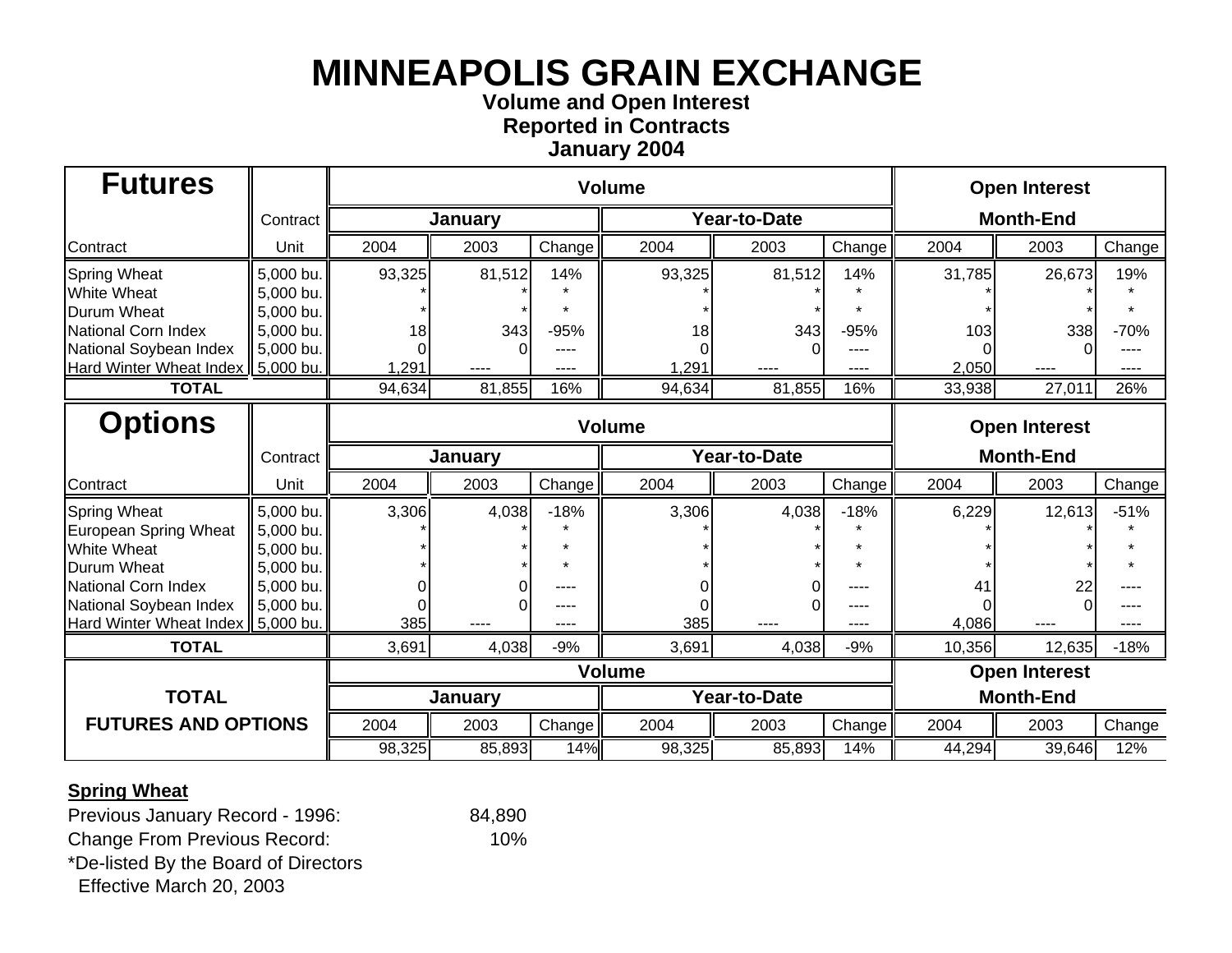### **Volume and Open Interest Re ported in Contract s Februar y 200 4**

| <b>Futures</b>                                                |                        |                        |                 |              | <b>Open Interest</b> |                     |        |                  |                      |        |  |
|---------------------------------------------------------------|------------------------|------------------------|-----------------|--------------|----------------------|---------------------|--------|------------------|----------------------|--------|--|
|                                                               | Contract               |                        | <b>February</b> |              |                      | <b>Year-to-Date</b> |        | <b>Month-End</b> |                      |        |  |
| Contract                                                      | Unit                   | 2004                   | 2003            | Change       | 2004                 | 2003                | Change | 2004             | 2003                 | Change |  |
| <b>Spring Wheat</b>                                           | 5,000 bu.              | 156,802                | 84,099          | 86%          | 250,127              | 165,611             | 51%    | 39,178           | 23,239               | 69%    |  |
| <b>White Wheat</b>                                            | 5,000 bu.              |                        |                 |              |                      |                     |        |                  |                      |        |  |
| <b>Durum Wheat</b><br>National Corn Index                     | 5,000 bu.<br>5,000 bu. |                        | 663             | $-100%$      |                      |                     | $-98%$ |                  | 508                  |        |  |
| National Soybean Index                                        | 5,000 bu.              |                        |                 |              | 18                   | 1,006               |        | 75               |                      | $-85%$ |  |
| Hard Winter Wheat Index   5,000 bu.                           |                        | 1,005                  |                 |              | 2,296                |                     |        | 2,062            | ----                 | ----   |  |
| <b>TOTAL</b>                                                  |                        | 157,807                | 84,762          | 86%          | 252,441              | 166,617             | 52%    | 41,315           | 23,747               | 74%    |  |
| <b>Options</b>                                                |                        | <b>Volume</b>          |                 |              |                      |                     |        |                  | <b>Open Interest</b> |        |  |
|                                                               | Contract               | <b>February</b>        |                 |              |                      | Year-to-Date        |        |                  | <b>Month-End</b>     |        |  |
| Contract                                                      | Unit                   | 2004                   | 2003            | Change       | 2004                 | 2003                | Change | 2004             | 2003                 | Change |  |
| <b>Spring Wheat</b>                                           | 5,000 bu.              | 3,242                  | 2,982           | 9%           | 6,548                | 7,020               | $-7%$  | 5,004            | 6,596                | $-24%$ |  |
| European Spring Wheat                                         | 5,000 bu.              |                        |                 |              |                      |                     |        |                  |                      |        |  |
| <b>White Wheat</b>                                            | 5,000 bu.              |                        |                 |              |                      |                     |        |                  |                      |        |  |
| <b>Durum Wheat</b>                                            | 5,000 bu.              |                        |                 |              |                      |                     |        |                  |                      |        |  |
| National Corn Index                                           | 5,000 bu.              |                        | 149             |              |                      | 149                 |        |                  | 110                  |        |  |
| National Soybean Index<br>Hard Winter Wheat Index   5,000 bu. | 5,000 bu.              | 20                     | O               | ----<br>---- | 405                  |                     | ----   | 3,895            |                      |        |  |
| <b>TOTAL</b>                                                  |                        | 3,262                  | 3,131           | 4%           | 6,953                | 7,169               | $-3%$  | 8,899            | 6,706                | 33%    |  |
|                                                               |                        | <b>Volume</b>          |                 |              |                      |                     |        |                  | <b>Open Interest</b> |        |  |
| <b>TOTAL</b>                                                  | <b>February</b>        |                        |                 |              | Year-to-Date         |                     |        | <b>Month-End</b> |                      |        |  |
| <b>FUTURES AND OPTIONS</b>                                    |                        | 2004<br>Change<br>2003 |                 |              | 2004                 | 2003                | Change | 2004             | 2003                 | Change |  |
|                                                               |                        | 161,069                | 87,893          | 83%          | 259,394              | 173,786             | 49%    | 50,214           | 30,453               | 65%    |  |

### **Spring Wheat**

Previous February Record - 1999: 117,332

Change From Previous Record: 34% \*De-listed By the Board of Directors

Effective March 20, 2003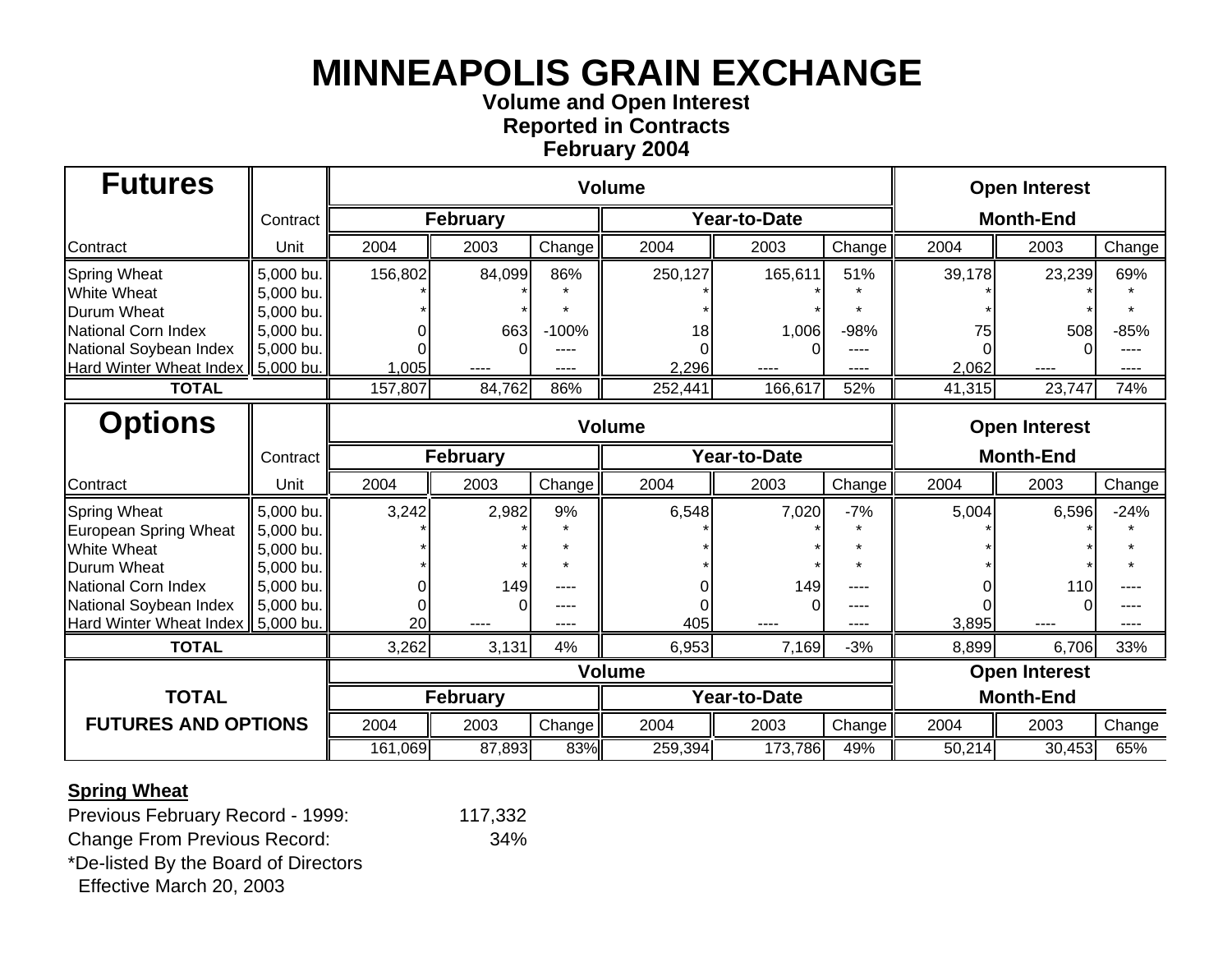**Volume and O pen Interest**

**Re ported in Contract s March 2004**

| <b>Futures</b>                                                                                              |                                     |                |                       |                                | <b>Open Interest</b>   |                          |                             |                       |                       |                                |
|-------------------------------------------------------------------------------------------------------------|-------------------------------------|----------------|-----------------------|--------------------------------|------------------------|--------------------------|-----------------------------|-----------------------|-----------------------|--------------------------------|
|                                                                                                             | Contract                            |                | <b>March</b>          |                                |                        | Year-to-Date             | <b>Month-End</b>            |                       |                       |                                |
| Contract                                                                                                    | Unit                                | 2004           | 2003                  | Change                         | 2004                   | 2003                     | Change                      | 2004                  | 2003                  | Change                         |
| <b>Spring Wheat</b><br>National Corn Index<br>National Soybean Index<br>Hard Winter Wheat Index   5,000 bu. | 5,000 bu.<br>5,000 bu.<br>5,000 bu. | 104,732<br>201 | 62,473<br>580<br>---- | 68%<br>$-100%$<br>----<br>---- | 354,859<br>18<br>2,497 | 228,084<br>1,586<br>---- | 56%<br>-99%<br>----<br>---- | 38,520<br>19<br>1,161 | 23,232<br>787<br>---- | 66%<br>$-98%$<br>----<br>----  |
| <b>TOTAL</b>                                                                                                |                                     | 104,933        | 63,053                | 66%                            | 357,374                | 229,670                  | 56%                         | 39,700                | 24,019                | 65%                            |
| <b>Options</b>                                                                                              |                                     | <b>Volume</b>  |                       |                                |                        |                          |                             |                       | <b>Open Interest</b>  |                                |
|                                                                                                             | Contract                            | <b>March</b>   |                       |                                |                        | Year-to-Date             | <b>Month-End</b>            |                       |                       |                                |
| Contract                                                                                                    | Unit                                | 2004           | 2003                  | Change                         | 2004                   | 2003                     | Change                      | 2004                  | 2003                  | Change                         |
| <b>Spring Wheat</b><br>National Corn Index<br>National Soybean Index<br>Hard Winter Wheat Index   5,000 bu. | 5,000 bu.<br>5,000 bu.<br>5,000 bu. | 3,607<br>10I   | 1,784<br>142<br>----  | 102%<br>----<br>----<br>----   | 10,155<br>415          | 8,804<br>291<br>----     | 15%<br>----<br>----<br>---- | 6,936<br>2,077        | 7,754<br>177<br>$---$ | $-11%$<br>----<br>----<br>---- |
| <b>TOTAL</b>                                                                                                |                                     | 3,617          | 1,926                 | 88%                            | 10,570                 | 9,095                    | 16%                         | 9,013                 | 7,931                 | 14%                            |
|                                                                                                             |                                     | <b>Volume</b>  |                       |                                |                        |                          |                             | <b>Open Interest</b>  |                       |                                |
| <b>TOTAL</b>                                                                                                |                                     | <b>March</b>   |                       |                                | Year-to-Date           |                          |                             | <b>Month-End</b>      |                       |                                |
| <b>FUTURES AND OPTIONS</b>                                                                                  |                                     | 2004           | 2003                  | Change                         | 2004                   | 2003                     | Change                      | 2004                  | 2003                  | Change                         |
|                                                                                                             |                                     | 108,550        | 64,979                | 67%                            | 367,944                | 238,765                  | 54%                         | 48,713                | 31,950                | 52%                            |

### **Spring Wheat**

| Previous March Record - 1999:       | 90,340 |
|-------------------------------------|--------|
| <b>Change From Previous Record:</b> | 16%    |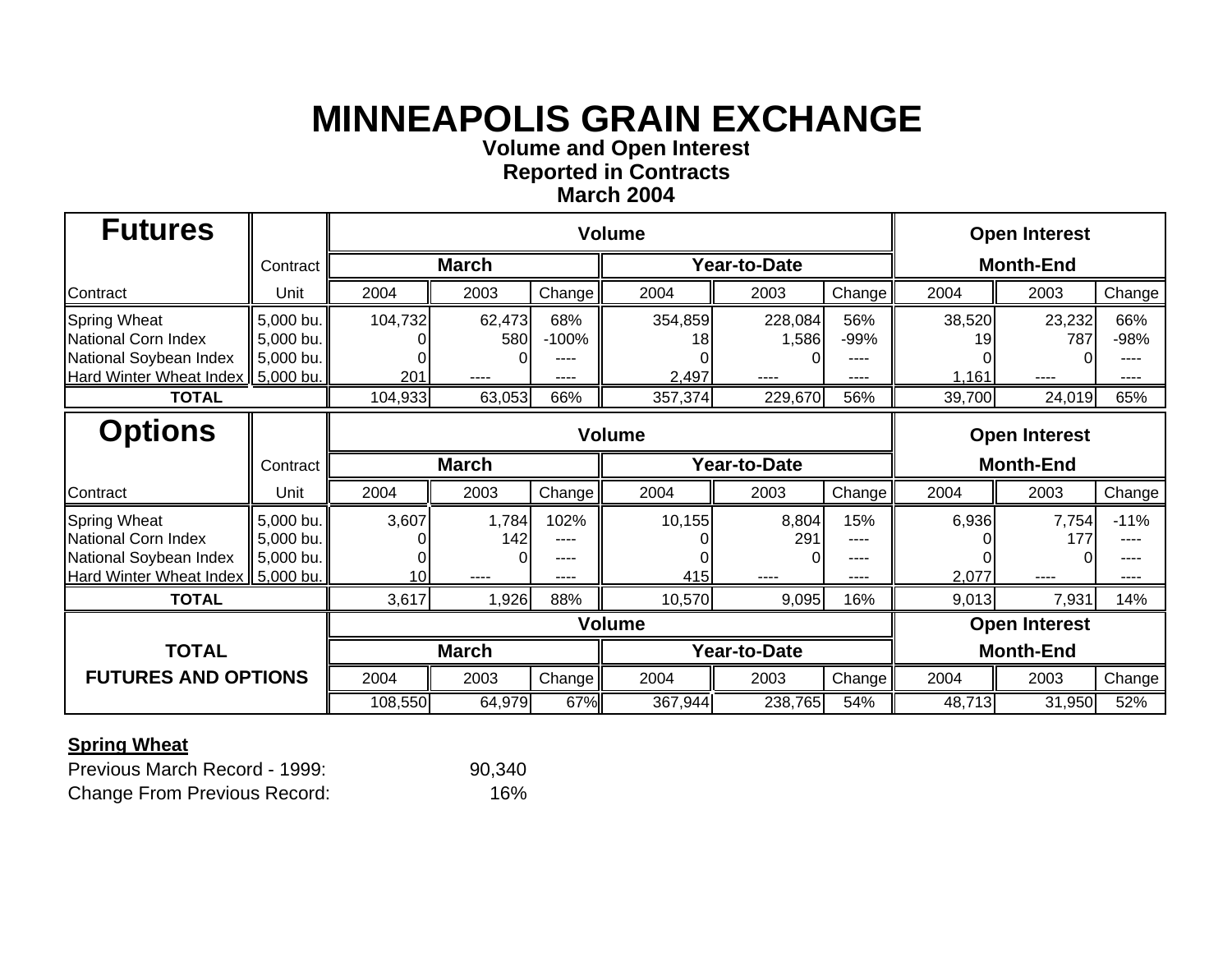**Volume and O pen Interest**

**Re ported in Contract s April 200 4**

| <b>Futures</b>                                                                                              |                                     |                |                       |                                | <b>Open Interest</b>   |                          |                             |                      |                         |                                |  |
|-------------------------------------------------------------------------------------------------------------|-------------------------------------|----------------|-----------------------|--------------------------------|------------------------|--------------------------|-----------------------------|----------------------|-------------------------|--------------------------------|--|
|                                                                                                             | Contract                            | <b>April</b>   |                       |                                |                        | Year-to-Date             | <b>Month-End</b>            |                      |                         |                                |  |
| Contract                                                                                                    | Unit                                | 2004           | 2003                  | Change                         | 2004                   | 2003                     | Change                      | 2004                 | 2003                    | Change                         |  |
| <b>Spring Wheat</b><br>National Corn Index<br>National Soybean Index<br>Hard Winter Wheat Index   5,000 bu. | 5,000 bu.<br>5,000 bu.<br>5,000 bu. | 119,818<br>10I | 79,976<br>653<br>---- | 50%<br>$-100%$<br>----<br>---- | 474,677<br>18<br>2,507 | 308,060<br>2,239<br>---- | 54%<br>-99%<br>----<br>---- | 34,333<br>898        | 19,113<br>1,110<br>---- | 80%<br>$-100%$<br>.<br>----    |  |
| <b>TOTAL</b>                                                                                                |                                     | 119,828        | 80,629                | 49%                            | 477,202                | 310,299                  | 54%                         | 35,231               | 20,223                  | 74%                            |  |
| <b>Options</b>                                                                                              |                                     | <b>Volume</b>  |                       |                                |                        |                          |                             | <b>Open Interest</b> |                         |                                |  |
|                                                                                                             | Contract                            | <b>April</b>   |                       |                                |                        | Year-to-Date             | <b>Month-End</b>            |                      |                         |                                |  |
| Contract                                                                                                    | Unit                                | 2004           | 2003                  | Change                         | 2004                   | 2003                     | Change                      | 2004                 | 2003                    | Change                         |  |
| <b>Spring Wheat</b><br>National Corn Index<br>National Soybean Index<br>Hard Winter Wheat Index   5,000 bu. | 5,000 bu.<br>5,000 bu.<br>5,000 bu. | 2,473          | 1,633<br>177          | 51%<br>----<br>----<br>----    | 12,628<br>415          | 10,437<br>468<br>----    | 21%<br>----<br>----<br>---- | 4,744<br>1,409       | 6,603<br>284<br>----    | $-28%$<br>----<br>----<br>---- |  |
| <b>TOTAL</b>                                                                                                |                                     | 2,473          | 1,810                 | 37%                            | 13,043                 | 10,905                   | 20%                         | 6,153                | 6,887                   | $-11%$                         |  |
|                                                                                                             |                                     | <b>Volume</b>  |                       |                                |                        |                          |                             | <b>Open Interest</b> |                         |                                |  |
| <b>TOTAL</b>                                                                                                |                                     |                | <b>April</b>          |                                |                        | Year-to-Date             |                             |                      | <b>Month-End</b>        |                                |  |
| <b>FUTURES AND OPTIONS</b>                                                                                  |                                     | 2004           | 2003                  | Change                         | 2004                   | 2003                     | Change <sup>1</sup>         | 2004                 | 2003                    | Change                         |  |
|                                                                                                             |                                     | 122,301        | 82,439                | 48%                            | 490,245                | 321,204                  | 53%                         | 41,384               | 27,110                  | 53%                            |  |

| Previous April Record - 1997:       | 127,393 |
|-------------------------------------|---------|
| <b>Change From Previous Record:</b> | -6%     |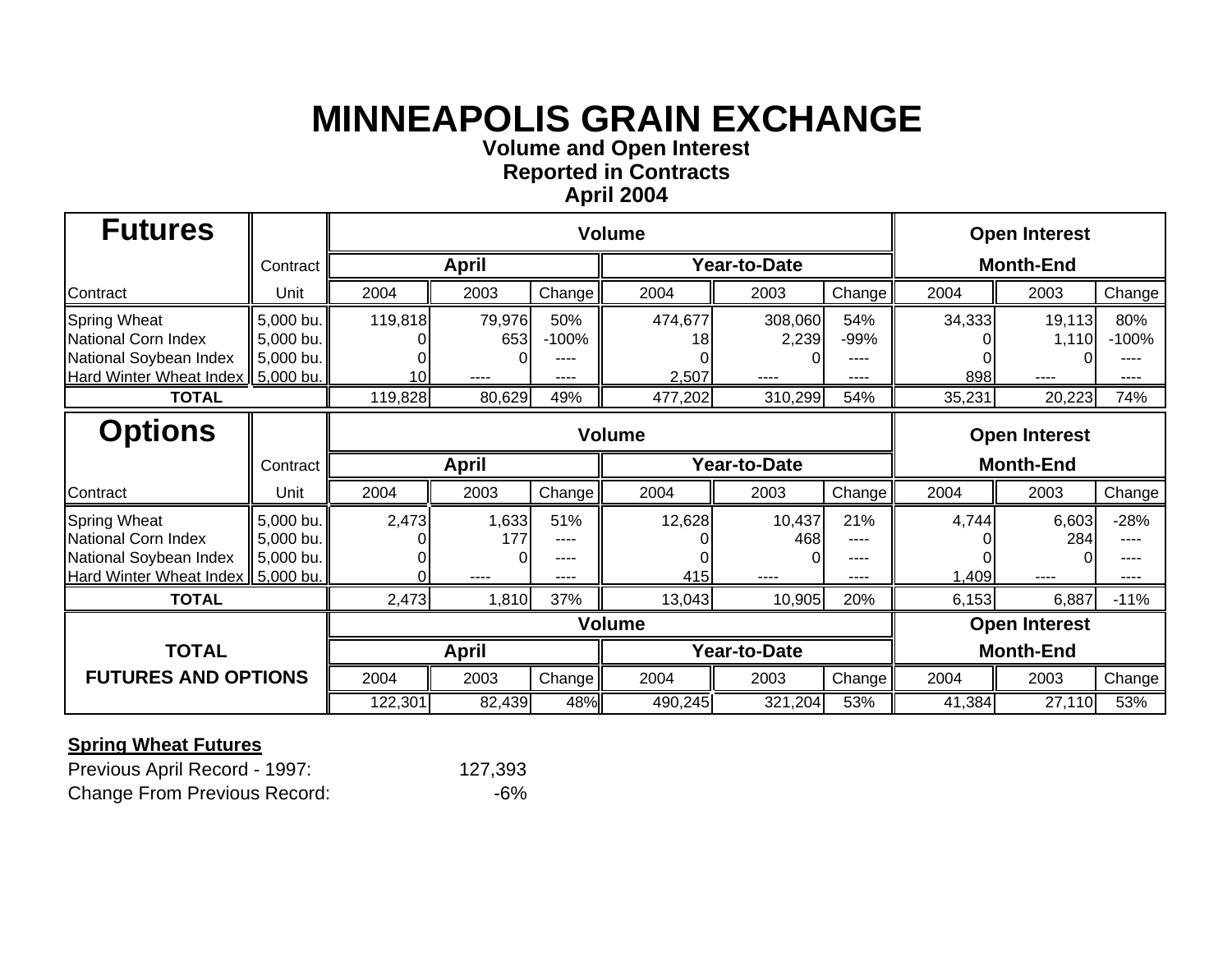**Volume and O pen Interest**

**Re ported in Contract s**

### **Ma y 200 4**

| <b>Futures</b>                                                                                         |                                                  |               |                            |                          | <b>Open Interest</b> |                      |                          |                      |                     |                                  |
|--------------------------------------------------------------------------------------------------------|--------------------------------------------------|---------------|----------------------------|--------------------------|----------------------|----------------------|--------------------------|----------------------|---------------------|----------------------------------|
|                                                                                                        | Contract                                         | <b>May</b>    |                            |                          |                      | Year-to-Date         | <b>Month-End</b>         |                      |                     |                                  |
| Contract                                                                                               | Unit                                             | 2004          | 2003                       | Change                   | 2004                 | 2003                 | Change                   | 2004                 | 2003                | Change                           |
| <b>Spring Wheat</b><br>National Corn Index<br>National Soybean Index                                   | 5,000 bu.<br>5,000 bu.<br>5,000 bu.              | 91,732        | 80,106<br>463              | 15%<br>$-100%$           | 566,409<br>18        | 388,166<br>2,702     | 46%<br>-99%              | 34,015               | 20,974<br>828       | 62%<br>$-100%$                   |
| <b>Hard Winter Wheat Index</b><br><b>TOTAL</b>                                                         | 5,000 bu.                                        | 91,732        | 279 <sub>l</sub><br>80,848 | $-100%$<br>13%           | 2,507<br>568,934     | 279<br>391,147       | 799%<br>45%              | 746<br>34,761        | 75<br>21,877        | 895%<br>59%                      |
| <b>Options</b>                                                                                         |                                                  | <b>Volume</b> |                            |                          |                      |                      |                          | <b>Open Interest</b> |                     |                                  |
|                                                                                                        | Contract                                         | <b>May</b>    |                            |                          |                      | Year-to-Date         | <b>Month-End</b>         |                      |                     |                                  |
| Contract                                                                                               | Unit                                             | 2004          | 2003                       | Change <sup>1</sup>      | 2004                 | 2003                 | Change                   | 2004                 | 2003                | Change                           |
| <b>Spring Wheat</b><br><b>National Corn Index</b><br>National Soybean Index<br>Hard Winter Wheat Index | 5,000 bu.<br>5,000 bu.<br>5,000 bu.<br>5,000 bu. | 3,353         | 3,325<br>59<br>479         | 1%<br>$-100%$<br>$-100%$ | 15,981<br>415        | 13,762<br>527<br>479 | 16%<br>$-100%$<br>$-13%$ | 7,038<br>569         | 8,161<br>215<br>463 | $-14%$<br>$-100%$<br>----<br>23% |
| <b>TOTAL</b>                                                                                           |                                                  | 3,353         | 3,863                      | $-13%$                   | 16,396               | 14,768               | 11%                      | 7,607                | 8,839               | $-14%$                           |
|                                                                                                        |                                                  | <b>Volume</b> |                            |                          |                      |                      |                          | <b>Open Interest</b> |                     |                                  |
| <b>TOTAL</b>                                                                                           |                                                  | <b>May</b>    |                            |                          | Year-to-Date         |                      |                          | <b>Month-End</b>     |                     |                                  |
| <b>FUTURES AND OPTIONS</b>                                                                             |                                                  | 2004<br>2003  |                            | Change                   | 2004                 | 2003                 | Change                   | 2004                 | 2003                | Change                           |
|                                                                                                        |                                                  | 95,085        | 84,711                     | 12%                      | 585,330              | 405,915              | 44%                      | 42,368               | 30,716              | 38%                              |

| Previous May Record - 1995:         | 90,005 |
|-------------------------------------|--------|
| <b>Change From Previous Record:</b> | 2%     |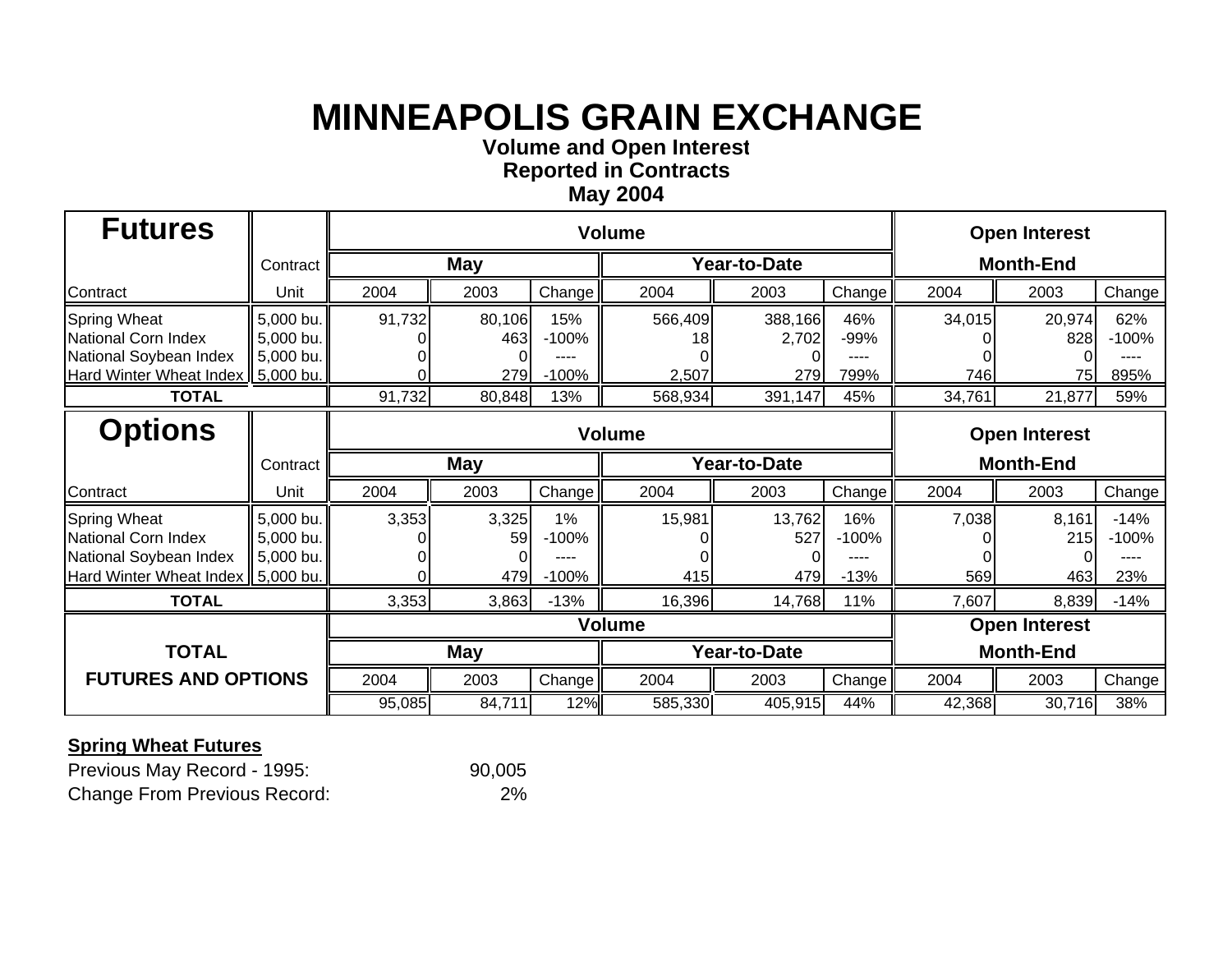**Volume and O pen Interest**

**Re ported in Contract s June 200 4**

| <b>Futures</b>                                                                                         |                                                  |               |                     |                                   |                        | <b>Open Interest</b>    |                             |                  |                      |                                |
|--------------------------------------------------------------------------------------------------------|--------------------------------------------------|---------------|---------------------|-----------------------------------|------------------------|-------------------------|-----------------------------|------------------|----------------------|--------------------------------|
|                                                                                                        | Contract                                         | June          |                     |                                   |                        | Year-to-Date            | <b>Month-End</b>            |                  |                      |                                |
| Contract                                                                                               | Unit                                             | 2004          | 2003                | Change                            | 2004                   | 2003                    | Change                      | 2004             | 2003                 | Change                         |
| <b>Spring Wheat</b><br>National Corn Index<br>National Soybean Index<br><b>Hard Winter Wheat Index</b> | 5,000 bu.<br>5,000 bu.<br>5,000 bu.<br>5,000 bu. | 114,084       | 87,358<br>93<br>371 | 31%<br>$-100%$<br>----<br>$-100%$ | 680,493<br>18<br>2,507 | 475,524<br>2,795<br>650 | 43%<br>-99%<br>----<br>286% | 27,036<br>600    | 22,162<br>616<br>219 | 22%<br>$-100%$<br>----<br>174% |
| <b>TOTAL</b>                                                                                           |                                                  | 114,084       | 87,822              | 30%                               | 683,018                | 478,969                 | 43%                         | 27,636           | 22,997               | 20%                            |
| <b>Options</b>                                                                                         |                                                  | <b>Volume</b> |                     |                                   |                        |                         |                             |                  | <b>Open Interest</b> |                                |
|                                                                                                        | Contract                                         | June          |                     |                                   |                        | Year-to-Date            | <b>Month-End</b>            |                  |                      |                                |
| Contract                                                                                               | Unit                                             | 2004          | 2003                | Change                            | 2004                   | 2003                    | Change                      | 2004             | 2003                 | Change                         |
| <b>Spring Wheat</b><br>National Corn Index<br>National Soybean Index<br><b>Hard Winter Wheat Index</b> | 5,000 bu.<br>5,000 bu.<br>5,000 bu.<br>5,000 bu. | 1,545         | 3,245<br>50<br>279  | $-52%$<br>$-100%$<br>$-100%$      | 17,526<br>415          | 17,007<br>577<br>627    | 3%<br>$-100%$<br>$-34%$     | 4,688<br>437     | 4,922<br>120<br>735  | $-5%$<br>$-100%$<br>$-41%$     |
| <b>TOTAL</b>                                                                                           |                                                  | 1,545         | 3,574               | $-57%$                            | 17,941                 | 18,211                  | $-1%$                       | 5,125            | 5,777                | $-11%$                         |
|                                                                                                        |                                                  | <b>Volume</b> |                     |                                   |                        |                         |                             |                  | <b>Open Interest</b> |                                |
| <b>TOTAL</b>                                                                                           |                                                  |               | June                |                                   | Year-to-Date           |                         |                             | <b>Month-End</b> |                      |                                |
| <b>FUTURES AND OPTIONS</b>                                                                             |                                                  | 2004          | 2003                | Change                            | 2004                   | 2003                    | Change                      | 2004             | 2003                 | Change                         |
|                                                                                                        |                                                  | 115,629       | 91,396              | 27%                               | 700,959                | 497,180                 | 41%                         | 32,761           | 28,774               | 14%                            |

| Previous June Record - 1999:        | 145,620 |
|-------------------------------------|---------|
| <b>Change From Previous Record:</b> | $-22%$  |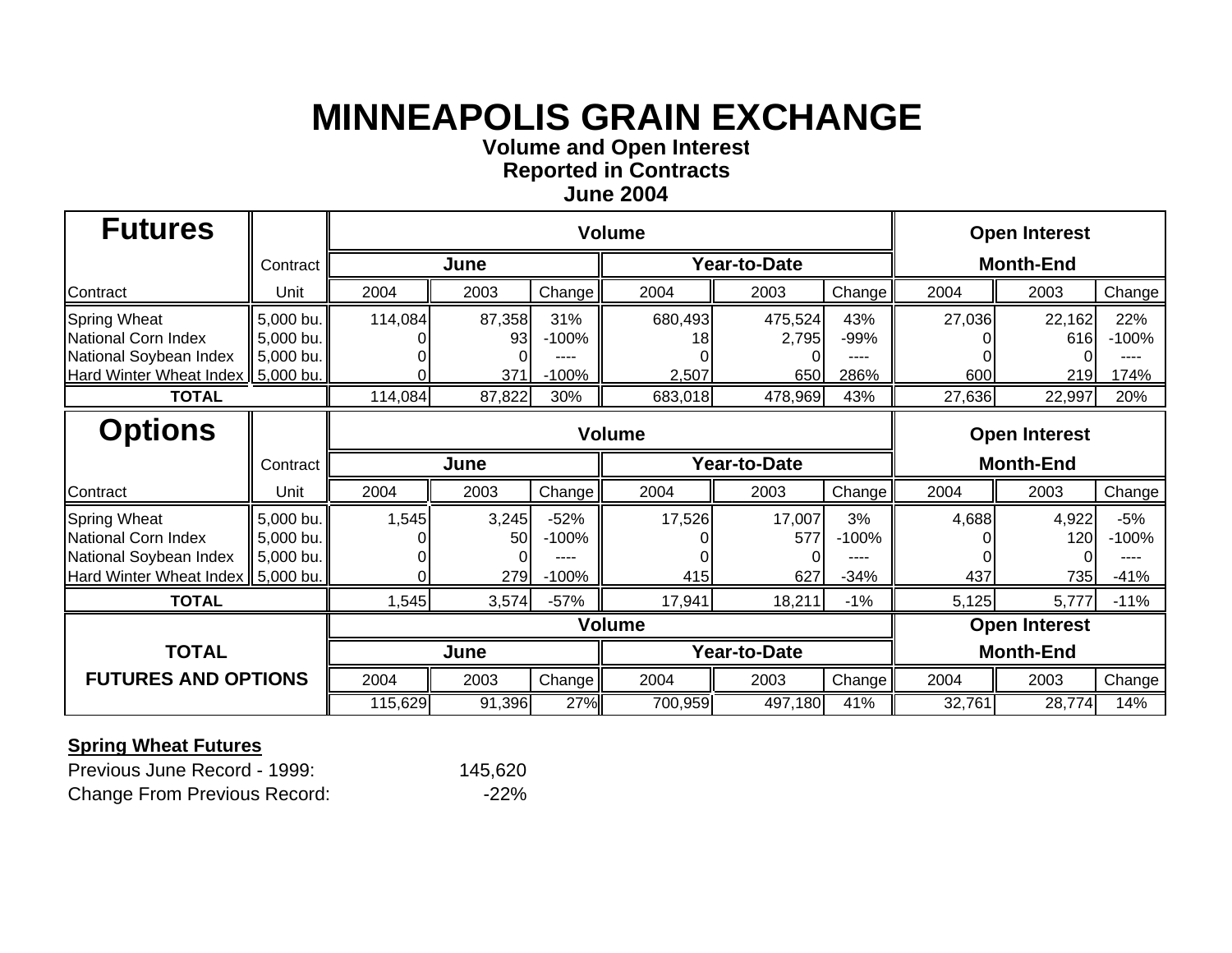**Volume and O pen Interest**

**Re ported in Contract s**

#### **Jul y 200 4**

| <b>Futures</b>                                                              |                                     |               |              |                   |               | <b>Open Interest</b> |                     |                      |               |                           |
|-----------------------------------------------------------------------------|-------------------------------------|---------------|--------------|-------------------|---------------|----------------------|---------------------|----------------------|---------------|---------------------------|
|                                                                             | Contract                            |               | July         |                   |               | <b>Year-to-Date</b>  | <b>Month-End</b>    |                      |               |                           |
| Contract                                                                    | Unit                                | 2004          | 2003         | Change            | 2004          | 2003                 | Change              | 2004                 | 2003          | Change                    |
| <b>Spring Wheat</b><br>National Corn Index<br>National Soybean Index        | 5,000 bu.<br>5,000 bu.<br>5,000 bu. | 88,924        | 78,285<br>69 | 14%<br>$-100%$    | 769,417<br>18 | 553,809<br>2,864     | 39%<br>-99%<br>---- | 34,222               | 22,386<br>552 | 53%<br>$-100%$<br>----    |
| <b>Hard Winter Wheat Index</b>                                              | 5,000 bu.                           |               | 1023         | $-100%$           | 2,507         | 1,673                | 50%                 | 436                  | 811           | $-46%$                    |
| <b>TOTAL</b>                                                                |                                     | 88,924        | 79,377       | 12%               | 771,942       | 558,346              | 38%                 | 34,658               | 23,749        | 46%                       |
| <b>Options</b>                                                              |                                     | <b>Volume</b> |              |                   |               |                      |                     | <b>Open Interest</b> |               |                           |
|                                                                             | Contract                            | July          |              |                   |               | Year-to-Date         | <b>Month-End</b>    |                      |               |                           |
| Contract                                                                    | Unit                                | 2004          | 2003         | Change            | 2004          | 2003                 | Change              | 2004                 | 2003          | Change                    |
| <b>Spring Wheat</b><br><b>National Corn Index</b><br>National Soybean Index | 5,000 bu.<br>5,000 bu.<br>5,000 bu. | 2,229         | 2,870<br>146 | $-22%$<br>$-100%$ | 19,755        | 19,877<br>723        | $-1%$<br>$-100%$    | 5,459                | 6,793<br>261  | $-20%$<br>$-100%$<br>---- |
| <b>Hard Winter Wheat Index</b>                                              | 5,000 bu.                           |               | 192          | $-100%$           | 415           | 819                  | $-49%$              | 106                  | 927           | $-89%$                    |
| <b>TOTAL</b>                                                                |                                     | 2,229         | 3,208        | $-31%$            | 20,170        | 21,419               | $-6%$               | 5,565                | 7,981         | $-30%$                    |
|                                                                             |                                     | <b>Volume</b> |              |                   |               |                      |                     | <b>Open Interest</b> |               |                           |
| <b>TOTAL</b>                                                                |                                     |               | July         |                   | Year-to-Date  |                      |                     | <b>Month-End</b>     |               |                           |
| <b>FUTURES AND OPTIONS</b>                                                  |                                     | 2004          | 2003         | Change            | 2004          | 2003                 | Change              | 2004                 | 2003          | Change                    |
|                                                                             |                                     | 91,153        | 82,585       | 10%               | 792,112       | 579,765              | 37%                 | 40,223               | 31,730        | 27%                       |

| Previous July Record - 2002:        | 110,518 |
|-------------------------------------|---------|
| <b>Change From Previous Record:</b> | $-20%$  |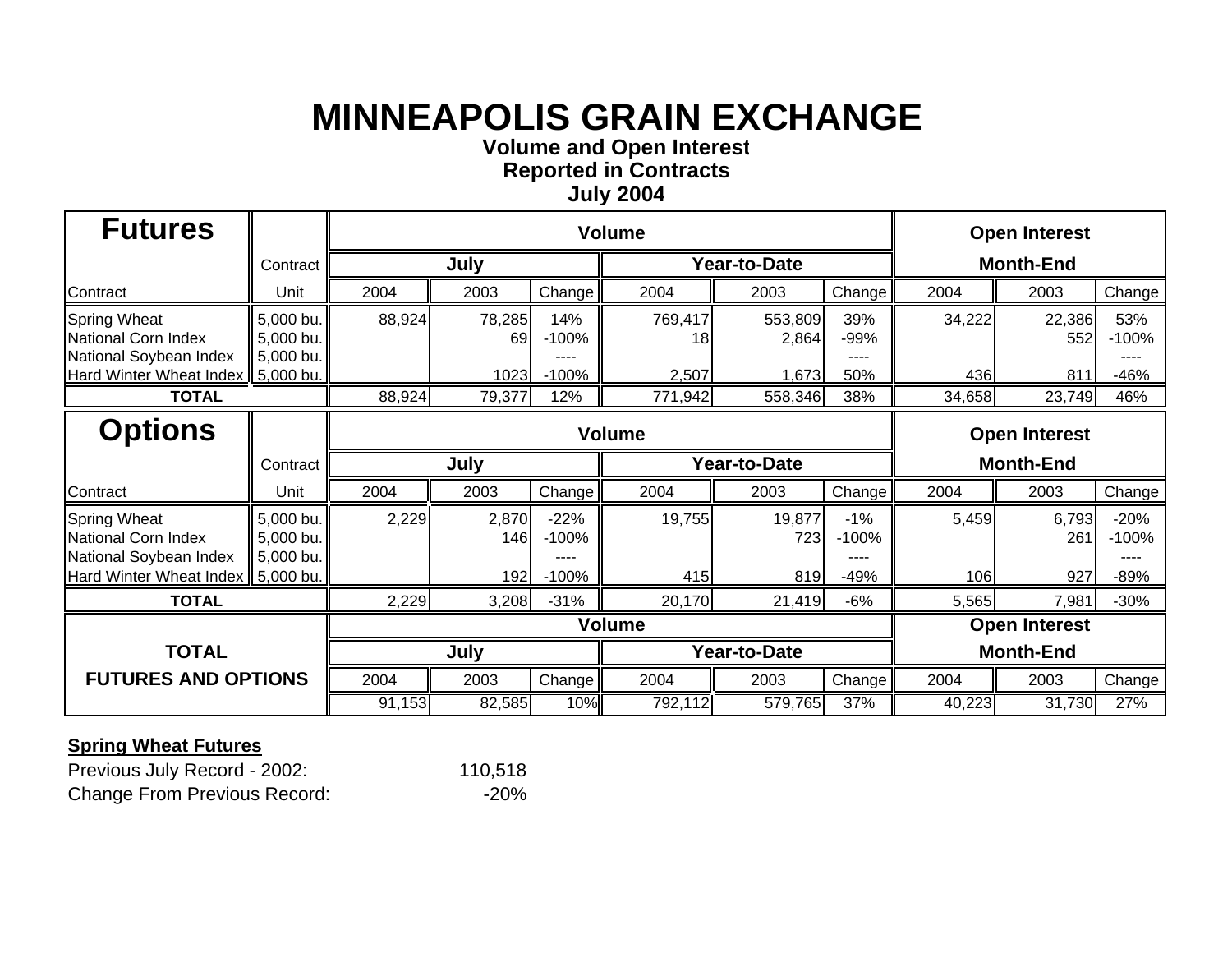**Volume and O pen Interest**

**Re ported in Contract s**

#### **A u gust 200 4**

| <b>Futures</b>                                                                                              |                                     |               |                       |                              | <b>Open Interest</b>   |                           |                            |                      |                       |                             |  |
|-------------------------------------------------------------------------------------------------------------|-------------------------------------|---------------|-----------------------|------------------------------|------------------------|---------------------------|----------------------------|----------------------|-----------------------|-----------------------------|--|
|                                                                                                             | Contract                            | <b>August</b> |                       |                              |                        | Year-to-Date              | <b>Month-End</b>           |                      |                       |                             |  |
| Contract                                                                                                    | Unit                                | 2004          | 2003                  | Change                       | 2004                   | 2003                      | Change <sup>1</sup>        | 2004                 | 2003                  | Change                      |  |
| <b>Spring Wheat</b><br>National Corn Index<br>National Soybean Index<br>Hard Winter Wheat Index   5,000 bu. | 5,000 bu.<br>5,000 bu.<br>5,000 bu. | 162,153       | 125,064<br>27<br>2136 | 30%<br>$-100%$<br>$-100%$    | 931,570<br>18<br>2,507 | 678,873<br>2,891<br>3,809 | 37%<br>-99%<br>$-34%$      | 31,005<br>436        | 25,169<br>530<br>1175 | 23%<br>$-100%$<br>$-63%$    |  |
| <b>TOTAL</b>                                                                                                |                                     | 162,153       | 127,227               | 27%                          | 934,095                | 685,573                   | 36%                        | 31,441               | 26,874                | 17%                         |  |
| <b>Options</b>                                                                                              |                                     |               | <b>Volume</b>         |                              |                        |                           |                            |                      | <b>Open Interest</b>  |                             |  |
|                                                                                                             | Contract                            |               | <b>August</b>         |                              |                        | Year-to-Date              |                            |                      | <b>Month-End</b>      |                             |  |
| Contract                                                                                                    | Unit                                | 2004          | 2003                  | Change                       | 2004                   | 2003                      | Change                     | 2004                 | 2003                  | Change                      |  |
| <b>Spring Wheat</b><br>National Corn Index<br>National Soybean Index<br>Hard Winter Wheat Index   5,000 bu. | 5,000 bu.<br>5,000 bu.<br>5,000 bu. | 3,298         | 5,556<br>112<br>569   | $-41%$<br>$-100%$<br>$-100%$ | 23,053<br>415          | 25,433<br>835<br>1519     | $-9%$<br>$-100%$<br>$-73%$ | 3,925<br>106         | 5,431<br>226<br>1437  | $-28%$<br>$-100%$<br>$-93%$ |  |
| <b>TOTAL</b>                                                                                                |                                     | 3,298         | 6,237                 | $-47%$                       | 23,468                 | 27,787                    | $-16%$                     | 4,031                | 7,094                 | $-43%$                      |  |
|                                                                                                             |                                     | <b>Volume</b> |                       |                              |                        |                           |                            | <b>Open Interest</b> |                       |                             |  |
| <b>TOTAL</b>                                                                                                |                                     | <b>August</b> |                       |                              | Year-to-Date           |                           |                            | <b>Month-End</b>     |                       |                             |  |
| <b>FUTURES AND OPTIONS</b>                                                                                  |                                     | 2004          | 2003                  | Change                       | 2004                   | 2003                      | Change                     | 2004                 | 2003                  | Change                      |  |
|                                                                                                             |                                     | 165,451       | 133,464               | 24%                          | 957,563                | 713,360                   | 34%                        | 35,472               | 33,968                | 4%                          |  |

### **Spring Wheat Futures**

Previous August Record - 2002: 151,950 Change From Previous Record: 7%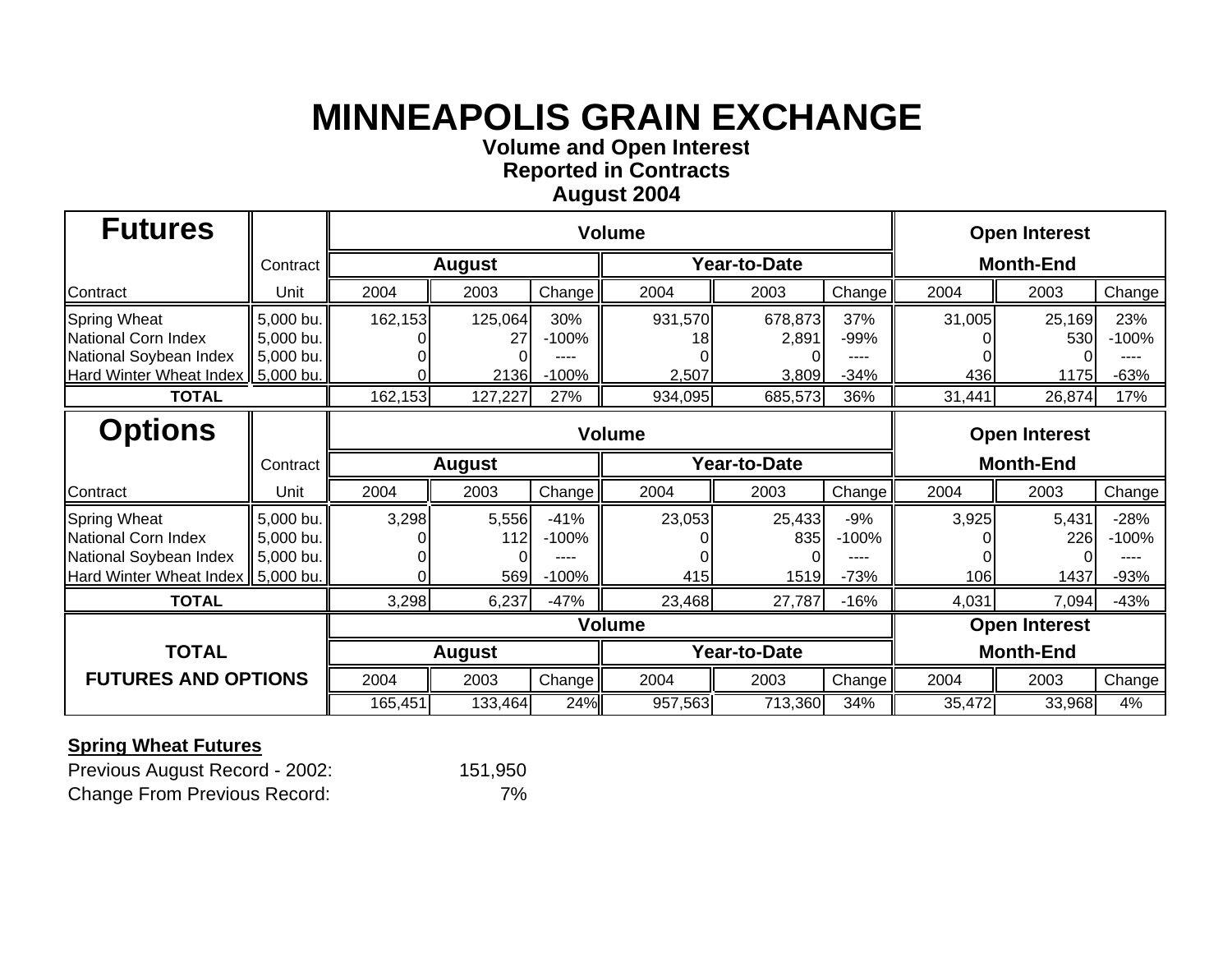**Volume and O pen Interest**

**Re ported in Contract s**

#### **Se ptember 200 4**

| <b>Futures</b>                                                                                              |                                     |                  | <b>Open Interest</b>  |                              |                          |                           |                               |                      |                       |                             |  |
|-------------------------------------------------------------------------------------------------------------|-------------------------------------|------------------|-----------------------|------------------------------|--------------------------|---------------------------|-------------------------------|----------------------|-----------------------|-----------------------------|--|
|                                                                                                             | Contract                            | <b>September</b> |                       |                              |                          | Year-to-Date              | <b>Month-End</b>              |                      |                       |                             |  |
| Contract                                                                                                    | Unit                                | 2004             | 2003                  | Change                       | 2004                     | 2003                      | Change <sup>1</sup>           | 2004                 | 2003                  | Change                      |  |
| <b>Spring Wheat</b><br>National Corn Index<br>National Soybean Index<br>Hard Winter Wheat Index   5,000 bu. | 5,000 bu.<br>5,000 bu.<br>5,000 bu. | 123,038          | 84,372<br>231<br>1351 | 46%<br>$-100%$<br>$-100%$    | 1,054,608<br>18<br>2,507 | 763,245<br>3,122<br>5,160 | 38%<br>-99%<br>----<br>$-51%$ | 36,049               | 29,923<br>413<br>1235 | 20%<br>$-100%$<br>$-100%$   |  |
| <b>TOTAL</b>                                                                                                |                                     | 123,038          | 85,954                | 43%                          | 1,057,133                | 771,527                   | 37%                           | 36,049               | 31,571                | 14%                         |  |
| <b>Options</b>                                                                                              |                                     | <b>Volume</b>    |                       |                              |                          |                           |                               | <b>Open Interest</b> |                       |                             |  |
|                                                                                                             | Contract                            |                  | <b>September</b>      |                              | Year-to-Date             |                           |                               | <b>Month-End</b>     |                       |                             |  |
| Contract                                                                                                    | Unit                                | 2004             | 2003                  | Change                       | 2004                     | 2003                      | Change                        | 2004                 | 2003                  | Change                      |  |
| <b>Spring Wheat</b><br>National Corn Index<br>National Soybean Index<br>Hard Winter Wheat Index   5,000 bu. | 5,000 bu.<br>5,000 bu.<br>5,000 bu. | 3,304            | 4,520<br>299<br>244   | $-27%$<br>$-100%$<br>$-100%$ | 26,357<br>415            | 29,953<br>1,134<br>1763   | $-12%$<br>$-100%$<br>$-76%$   | 6,265                | 6,465<br>458<br>1611  | $-3%$<br>$-100%$<br>$-100%$ |  |
| <b>TOTAL</b>                                                                                                |                                     | 3,304            | 5,063                 | $-35%$                       | 26,772                   | 32,850                    | $-19%$                        | 6,265                | 8,534                 | $-27%$                      |  |
|                                                                                                             |                                     | <b>Volume</b>    |                       |                              |                          |                           |                               | <b>Open Interest</b> |                       |                             |  |
| <b>TOTAL</b>                                                                                                |                                     | <b>September</b> |                       |                              | Year-to-Date             |                           |                               | <b>Month-End</b>     |                       |                             |  |
| <b>FUTURES AND OPTIONS</b>                                                                                  |                                     | 2004             | 2003                  | Change                       | 2004                     | 2003                      | Change                        | 2004                 | 2003                  | Change                      |  |
|                                                                                                             |                                     | 126,342          | 91,017                | 39%                          | 1,083,905                | 804,377                   | 35%                           | 42,314               | 40,105                | 6%                          |  |

### **Spring Wheat Futures**

Previous September Record - 2002: 151,226 Change From Previous Record: 49%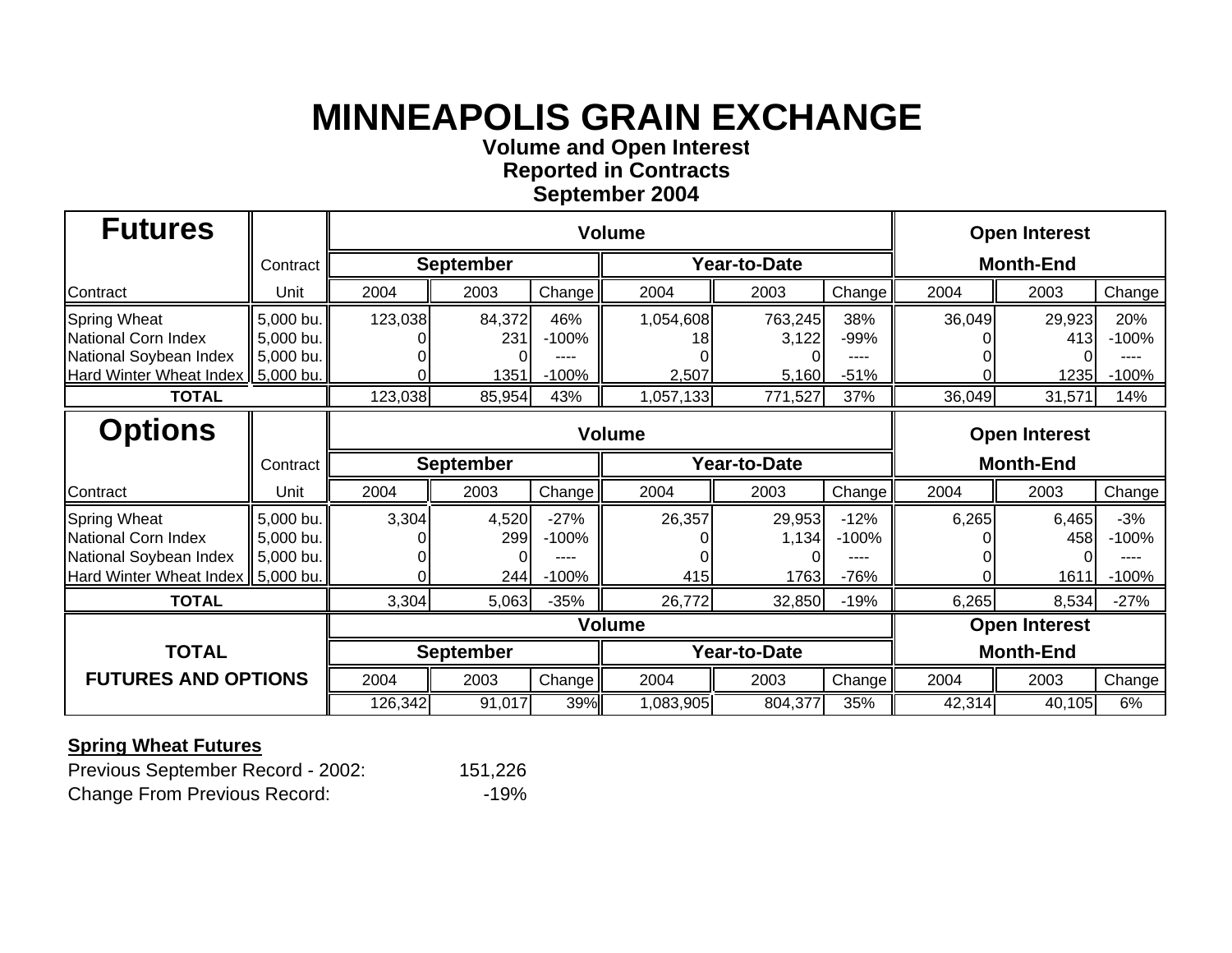**Volume and O pen Interest**

**Re ported in Contract s**

#### **October 2004**

| <b>Futures</b>                                                                                              |                                     |                | <b>Open Interest</b>   |                              |                          |                           |                               |                      |                       |                           |
|-------------------------------------------------------------------------------------------------------------|-------------------------------------|----------------|------------------------|------------------------------|--------------------------|---------------------------|-------------------------------|----------------------|-----------------------|---------------------------|
|                                                                                                             | Contract                            | <b>October</b> |                        |                              |                          | Year-to-Date              | <b>Month-End</b>              |                      |                       |                           |
| Contract                                                                                                    | Unit                                | 2004           | 2003                   | Change                       | 2004                     | 2003                      | Change                        | 2004                 | 2003                  | Change                    |
| <b>Spring Wheat</b><br>National Corn Index<br>National Soybean Index<br>Hard Winter Wheat Index   5,000 bu. | 5,000 bu.<br>5,000 bu.<br>5,000 bu. | 87,185         | 116,054<br>412<br>4359 | $-25%$<br>$-100%$<br>$-100%$ | 1,141,793<br>18<br>2,507 | 879,299<br>3,534<br>9,519 | 30%<br>-99%<br>----<br>$-74%$ | 34,608               | 29,282<br>335<br>1959 | 18%<br>$-100%$<br>$-100%$ |
| <b>TOTAL</b>                                                                                                |                                     | 87,185         | 120,825                | $-28%$                       | 1,144,318                | 892,352                   | 28%                           | 34,608               | 31,576                | 10%                       |
| <b>Options</b>                                                                                              |                                     | <b>Volume</b>  |                        |                              |                          |                           |                               | <b>Open Interest</b> |                       |                           |
|                                                                                                             | Contract                            | <b>October</b> |                        |                              | Year-to-Date             |                           |                               | <b>Month-End</b>     |                       |                           |
| Contract                                                                                                    | Unit                                | 2004           | 2003                   | Change                       | 2004                     | 2003                      | Change                        | 2004                 | 2003                  | Change                    |
| <b>Spring Wheat</b><br>National Corn Index<br>National Soybean Index<br>Hard Winter Wheat Index   5,000 bu. | 5,000 bu.<br>5,000 bu.<br>5,000 bu. | 2,595          | 3,069<br>33<br>2183    | $-15%$<br>$-100%$<br>$-100%$ | 28,952<br>415            | 33,022<br>1,167<br>3946   | $-12%$<br>$-100%$<br>$-89%$   | 7,978                | 7,960<br>340<br>3209  | 0%<br>$-100%$<br>$-100%$  |
| <b>TOTAL</b>                                                                                                |                                     | 2,595          | 5,285                  | $-51%$                       | 29,367                   | 38,135                    | $-23%$                        | 7,978                | 11,509                | $-31%$                    |
|                                                                                                             |                                     | <b>Volume</b>  |                        |                              |                          |                           |                               | <b>Open Interest</b> |                       |                           |
| <b>TOTAL</b>                                                                                                |                                     | <b>October</b> |                        |                              | Year-to-Date             |                           |                               | <b>Month-End</b>     |                       |                           |
| <b>FUTURES AND OPTIONS</b>                                                                                  |                                     | 2004           | 2003                   | Change                       | 2004                     | 2003                      | Change                        | 2004                 | 2003                  | Change                    |
|                                                                                                             |                                     | 89,780         | 126,110                | $-29%$                       | 1,173,685                | 930,487                   | 26%                           | 42,586               | 43,085                | $-1%$                     |

### **Spring Wheat Futures**

Previous October Record - 2002: 121,699 Change From Previous Record: 428%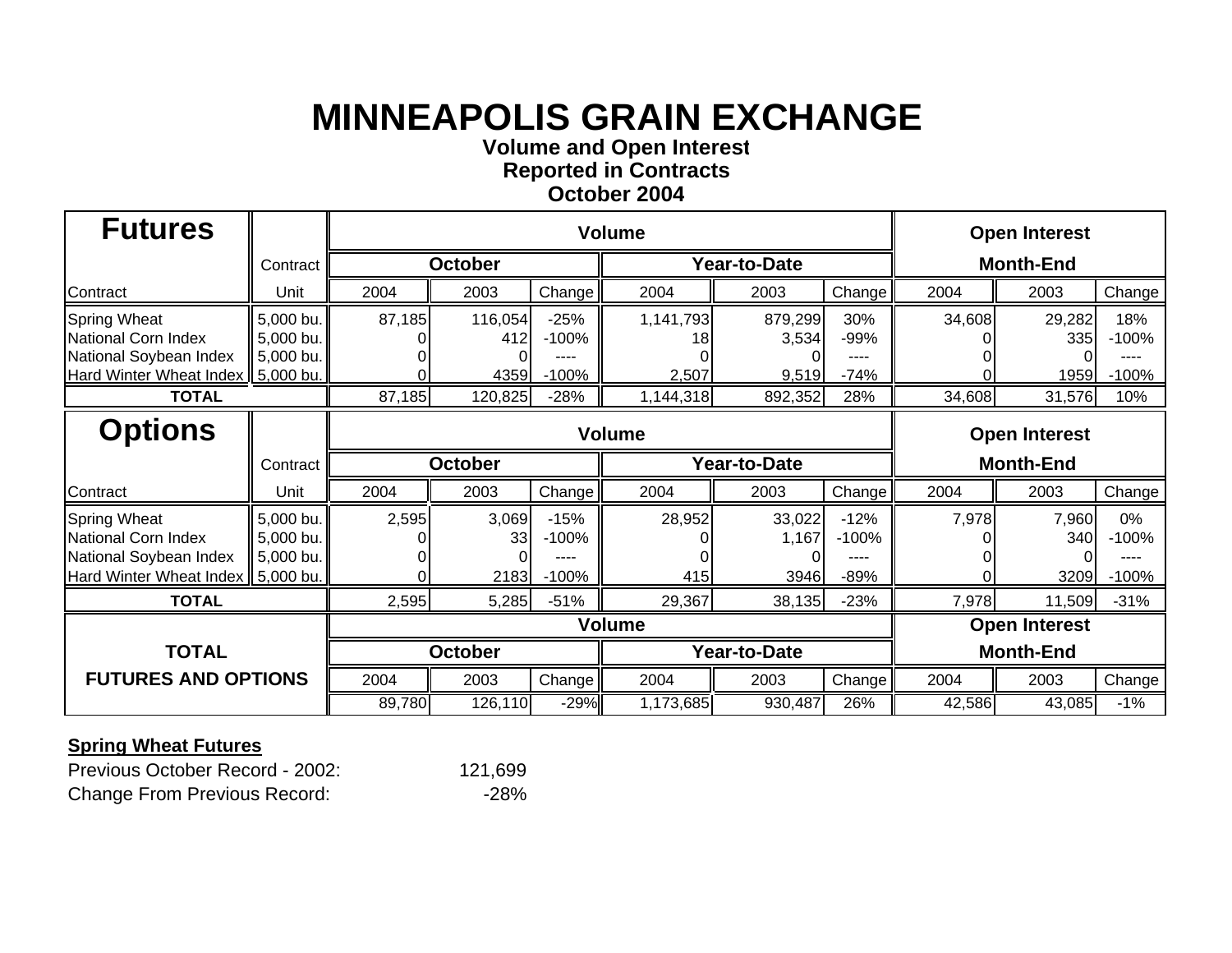**Volume and O pen Interest**

**Re ported in Contract s November 200 4**

| <b>Futures</b>                                                                                              |                                     |                 |                        | <b>Open Interest</b>         |                          |                            |                             |                      |                       |                           |
|-------------------------------------------------------------------------------------------------------------|-------------------------------------|-----------------|------------------------|------------------------------|--------------------------|----------------------------|-----------------------------|----------------------|-----------------------|---------------------------|
|                                                                                                             | Contract                            | <b>November</b> |                        |                              |                          | Year-to-Date               | <b>Month-End</b>            |                      |                       |                           |
| Contract                                                                                                    | Unit                                | 2004            | 2003                   | Change                       | 2004                     | 2003                       | Change                      | 2004                 | 2003                  | Change                    |
| <b>Spring Wheat</b><br>National Corn Index<br>National Soybean Index<br>Hard Winter Wheat Index   5,000 bu. | 5,000 bu.<br>5,000 bu.<br>5,000 bu. | 162,264<br>ΩI   | 115,947<br>339<br>3693 | 40%<br>$-100%$<br>$-100%$    | 1,304,057<br>18<br>2,507 | 995,246<br>3,873<br>13,212 | 31%<br>$-100%$<br>$-81%$    | 35,673               | 28,535<br>326<br>2843 | 25%<br>$-100%$<br>$-100%$ |
| <b>TOTAL</b>                                                                                                |                                     | 162,264         | 119,979                | 35%                          | 1,306,582                | 1,012,331                  | 29%                         | 35,673               | 31,704                | 13%                       |
| <b>Options</b>                                                                                              |                                     | <b>Volume</b>   |                        |                              |                          |                            |                             | <b>Open Interest</b> |                       |                           |
|                                                                                                             | Contract                            | <b>November</b> |                        |                              | Year-to-Date             |                            |                             | <b>Month-End</b>     |                       |                           |
| Contract                                                                                                    | Unit                                | 2004            | 2003                   | Change                       | 2004                     | 2003                       | Change                      | 2004                 | 2003                  | Change                    |
| <b>Spring Wheat</b><br>National Corn Index<br>National Soybean Index<br>Hard Winter Wheat Index   5,000 bu. | 5,000 bu.<br>5,000 bu.<br>5,000 bu. | 3,569<br>ΟI     | 5,444<br>1293          | $-34%$<br>$-100%$<br>$-100%$ | 32,521<br>415            | 38,466<br>1,172<br>5239    | $-15%$<br>$-100%$<br>$-92%$ | 4,507                | 3,550<br>305<br>4339  | 27%<br>$-100%$<br>$-100%$ |
| <b>TOTAL</b>                                                                                                |                                     | 3,569           | 6,742                  | $-47%$                       | 32,936                   | 44,877                     | $-27%$                      | 4,507                | 8,194                 | $-45%$                    |
|                                                                                                             |                                     |                 | <b>Volume</b>          |                              | <b>Open Interest</b>     |                            |                             |                      |                       |                           |
| <b>TOTAL</b>                                                                                                |                                     | <b>November</b> |                        |                              | Year-to-Date             |                            |                             | <b>Month-End</b>     |                       |                           |
| <b>FUTURES AND OPTIONS</b>                                                                                  |                                     | 2004            | 2003                   | Change                       | 2004                     | 2003                       | Change                      | 2004                 | 2003                  | Change                    |
|                                                                                                             |                                     | 165,833         | 126,721                | 31%                          | 1,339,518                | 1,057,208                  | 27%                         | 40,180               | 39,898                | $1\%$                     |

| Previous November Record - 2002:    | 125,168 |
|-------------------------------------|---------|
| <b>Change From Previous Record:</b> | 30%     |